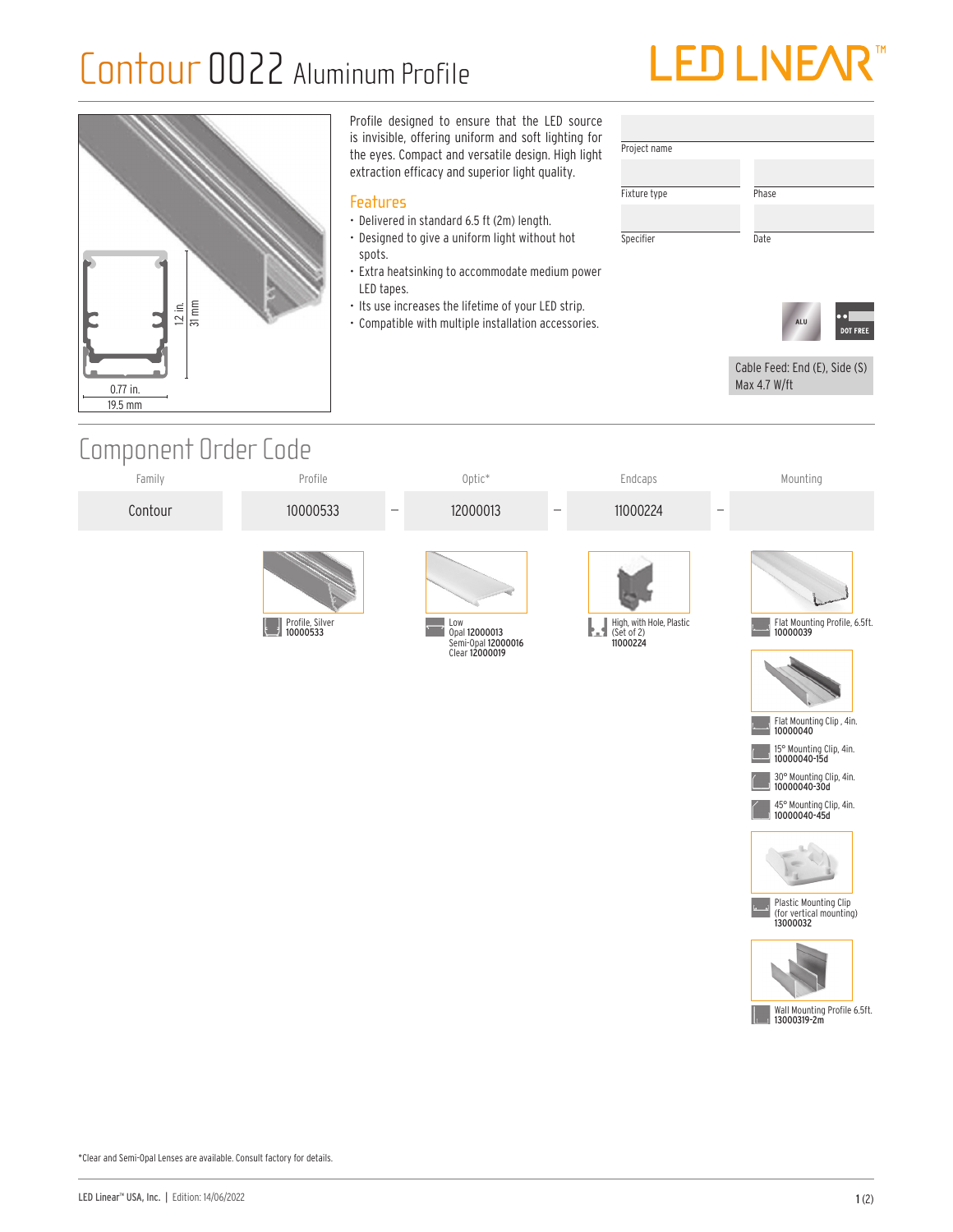

## Technical Details

#### LOW OPAL

50% light efficiency



Dot free 5% warmer CCT offset This lens provides a homogenous line of light. Clear and Semi-Opal are 95% and 80% efficient respectively. They exhibit visible dotting effect.

### Mounting Dimensions